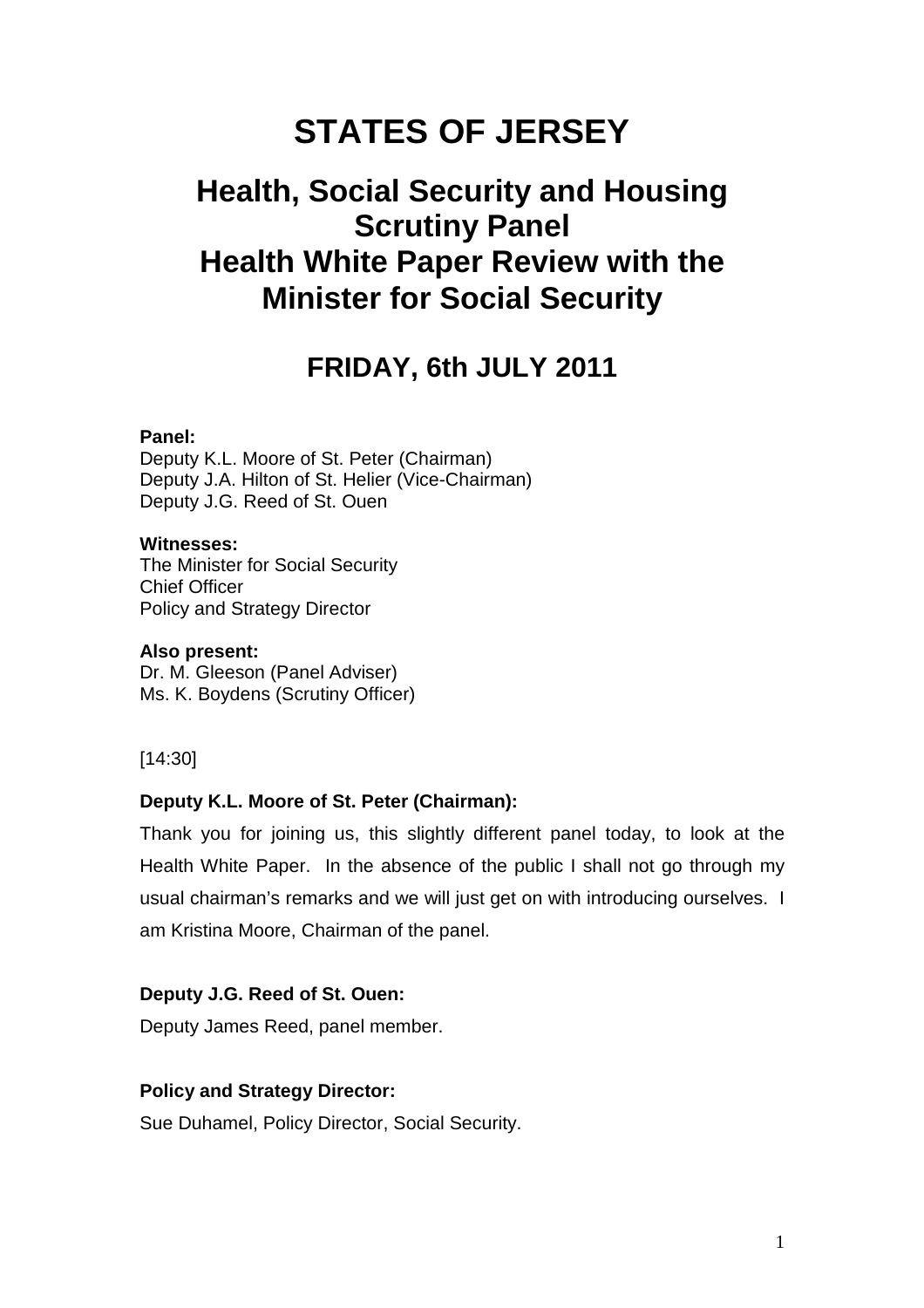Senator Francis Le Gresley, Minister for Social Security.

**Chief Officer:**  Richard Bell, Chief Officer of Social Security.

## **Deputy J.A. Hilton of St. Helier (Vice-Chairman):**

Deputy Jackie Hilton, Vice-Chairman of this panel.

## **Dr. M. Gleeson (Panel Adviser)**

Michael Gleeson, adviser.

## **Ms. K. Boydens (Scrutiny Officer)**

Kellie Boydens, Scrutiny Officer.

## **The Deputy of St. Peter:**

Thank you. We will start off by setting the scene, if we could, and we would just briefly like you to describe your role and that of the department in preparing the White Paper.

## **The Minister for Social Security:**

The role of the Minister has to been to sit on the Ministerial Oversight Group. I do not know if you have seen the terms of reference for that group, have you?

## **The Deputy of St. Peter:**

No, I do not think we have.

## **The Minister for Social Security:**

We can leave you with the terms of reference. I can pass them over now as long as you do not test me on them. So that covers the role of the Minister. The department's officers, the Chief Officer, has also been a member of the Ministerial Oversight Group and a member of the steering group set up to deal with the White Paper. The Policy Director and another policy principal have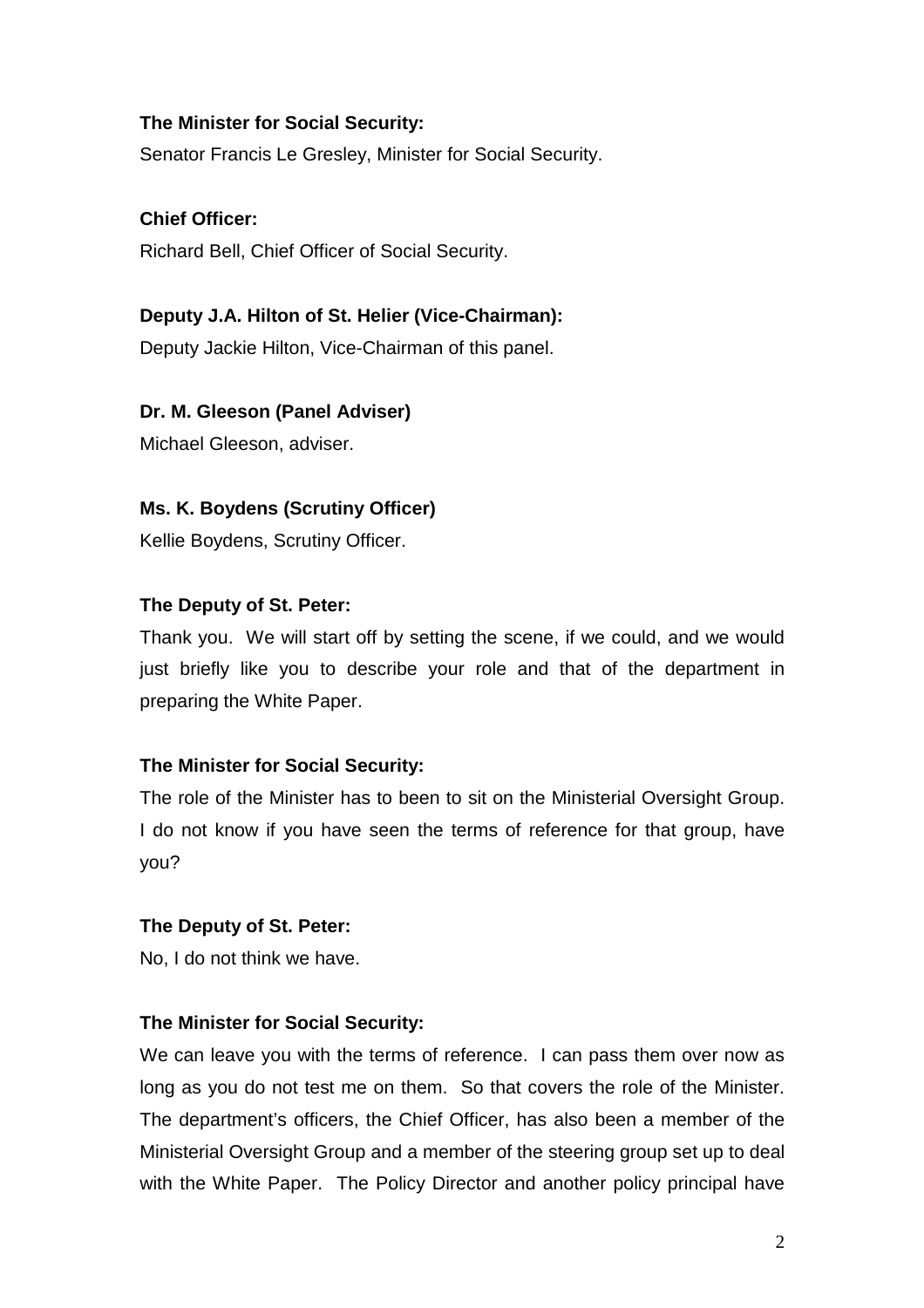sat on 3 of the business case preparation groups, and that is the sum total really of our role.

#### **The Deputy of St. Peter:**

So there is an individual group to look at each business case; that is interesting. We were not aware of that. Thank you. How far are you satisfied that the White Paper's vision is affordable and within the specified timescale?

#### **The Minister for Social Security:**

I would have to say I cannot really answer that question because there is no indication in the White Paper of the funding required beyond the medium-term financial plan, which will be debated by the States later this year. The assumption I believe is that the funding in the next ... it is a 10-year plan, essentially, the next medium-term financial plan would have to deal with the issues - when I say "the next" not the current one, the next one - around the new business cases that will be requiring growth and the finances of the States of Jersey at that time will be the deciding factor as to how those things are funded and the continuation obviously of the existing developments.

## **The Deputy of St. Ouen:**

Just picking up on ways that this new healthcare system could be funded. Three areas were identified in the Green Paper and I just wondered as part of your responsibilities on the Ministerial Oversight Group what consideration was given to the utilisation of the 3 areas, which were insurance, there was a social insurance scheme; taxes by increasing general taxation with sales tax of all direct contributions from people, those people paying more for direct services; what consideration was given to those areas when looking at the new improved service that was going to be on offer?

## **The Minister for Social Security:**

In answer to that, I would say that the funding arrangements primarily are the role of the Treasury and Resources Department together with the Minister for Health and Social Services. My only concern would really be the Health Insurance Fund, which comes under our control, as to what extent that fund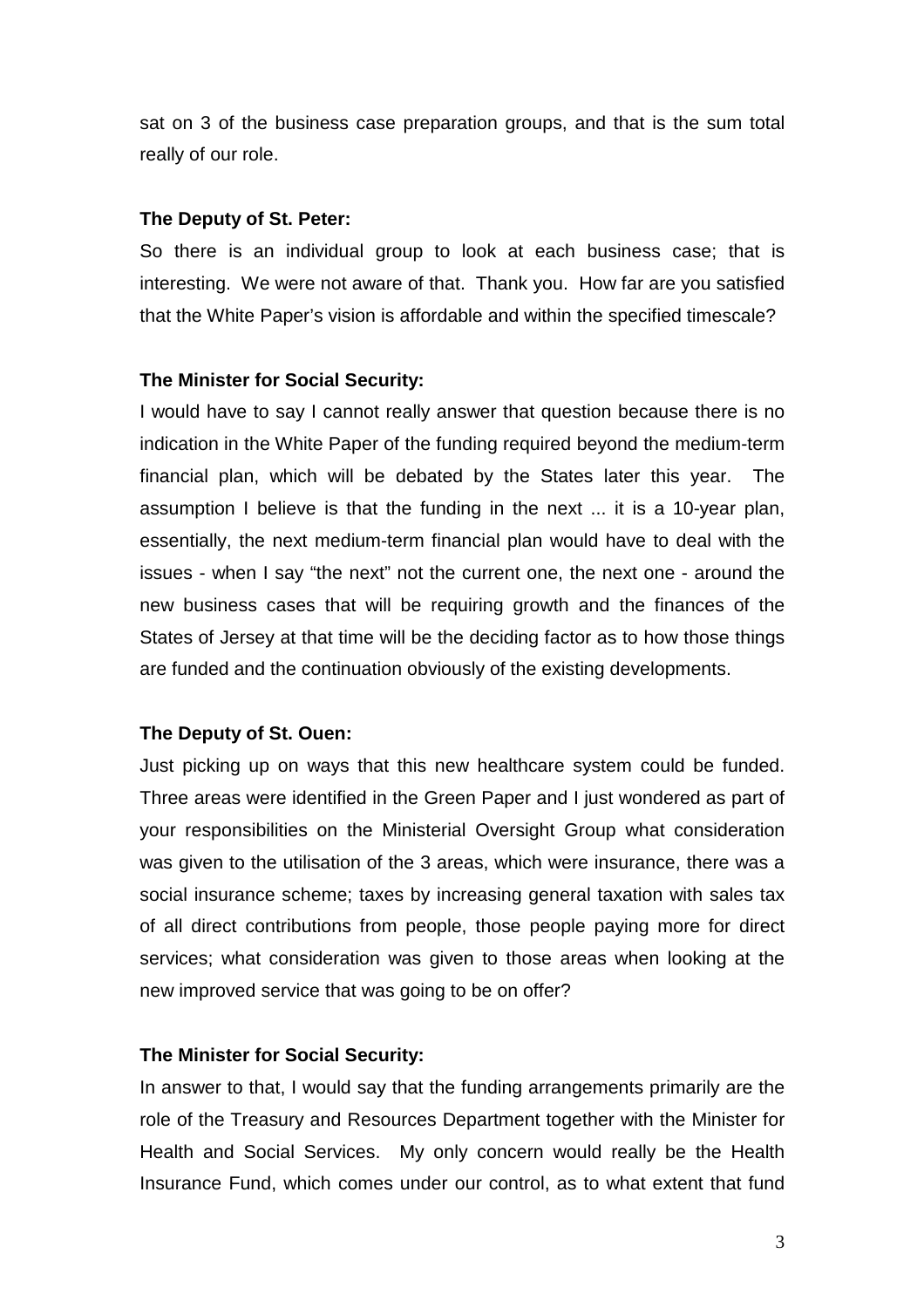can be used in the future for delivering any primary care services. As to the whole package of developments within Health, that is not really an area that I would be involved with.

#### **The Deputy of St. Ouen:**

I mean you say there was a Ministerial Oversight Group that was involved in all the development of the Green Paper and White Paper; although you say that discussions and funding is the responsibility of the Minister for Treasury and Resources, which I fully understand, can you confirm whether or not actual discussions took place within that Ministerial Oversight Group on those proposed solutions identified in the Green Paper to fund the new improved service?

#### **The Minister for Social Security:**

Bearing in mind that I came to be Minister in November last year, I attended 3 Ministerial Oversight Group meetings and one of those meetings did include on the agenda funding, so it was discussed at that meeting.

#### **The Deputy of St. Ouen:**

With regards to the Health Insurance Fund, are you planning any changes to the Health Insurance Fund in order to address the funding pressures faced by the Health Department and to help deliver the proposals contained in the White Paper?

#### **The Minister for Social Security:**

The simple answer to that question is that I do not think today I can discuss the contents of the medium-term financial plan because it has not been released and therefore I cannot really answer your question.

#### **The Deputy of St. Ouen:**

I am not asking you to answer it specifically, maybe I will rephrase the question. Have any discussions taken place to utilise the Health Insurance Fund to help fund the development in Health and Social Services as described in the White Paper?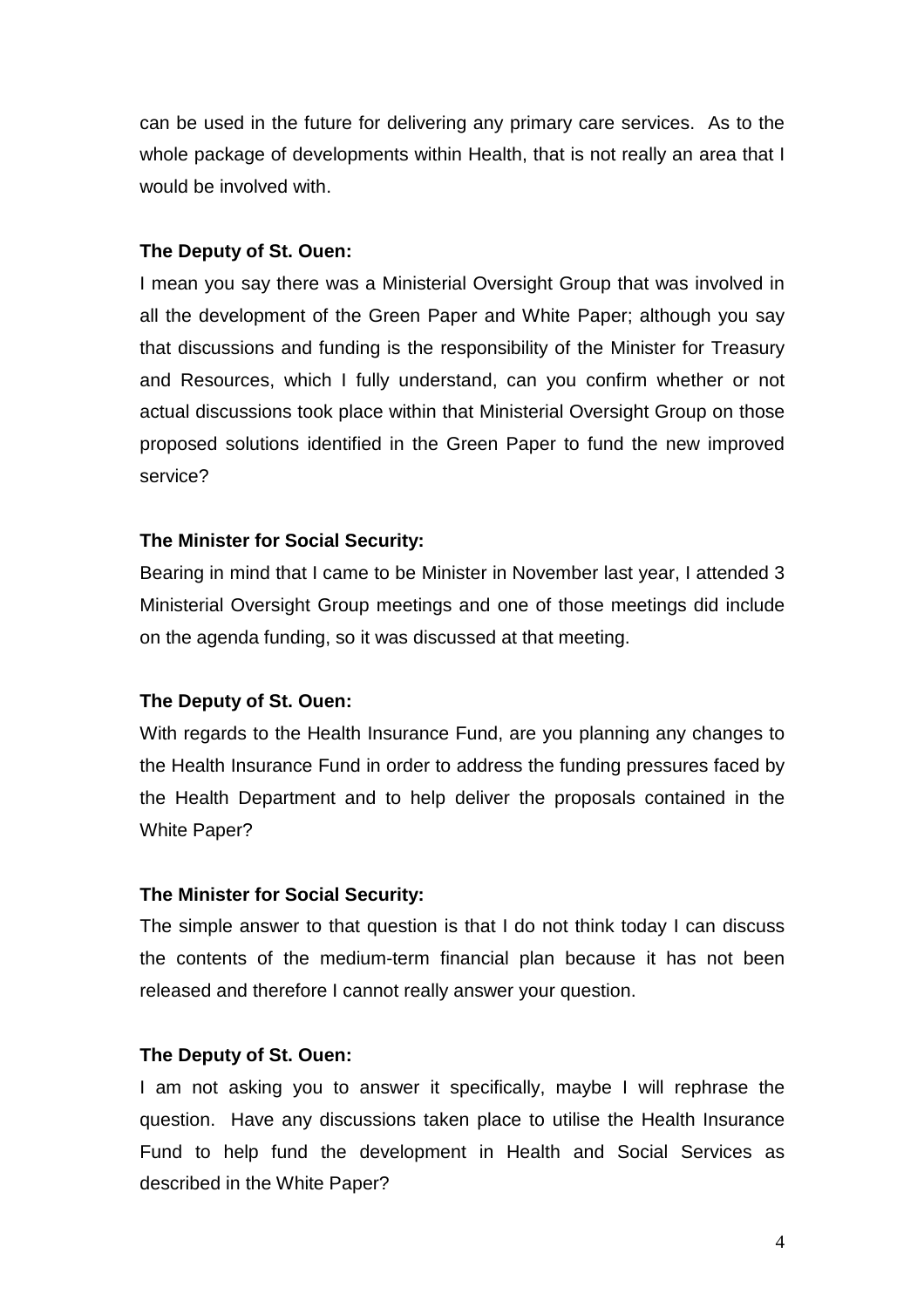Yes, but only on the fringes because really we are looking at primary care only and the White Paper is a lot more than ... there is plenty about secondary care and care in the community.

#### **The Deputy of St. Peter:**

But there is a change programme regarding primary care also.

#### **The Minister for Social Security:**

That is already going on following various changes we have made to the Health Insurance Law and the need for greater regulation of G.P.s (general practitioners), quality improvement framework has been put into place, central server. We are involved with some of those aspects because they are being funded out of the Health Insurance Fund following States Approval.

#### **The Deputy of St. Peter:**

Has any consideration been given to the wealth of the Health Insurance Fund as it stands today and how that might be better deployed to the benefit of providing health services?

## **The Minister for Social Security:**

Not in relation to the Health White Paper. The investment of that of course is carried out through the common investment fund and there is an investment strategy for the Health Insurance Fund and obviously we get Government Actuary Department reviews every 3 years. So that is really where we are with that one.

#### **Policy and Strategy Director:**

The things that the Health Insurance Fund funds now, those costs would increase quite rapidly over the next few years anyway, so there will be increased pressure on the existing demands from within the Health Insurance Fund so the service that currently exists would have been drawn down from within the foreseeable future.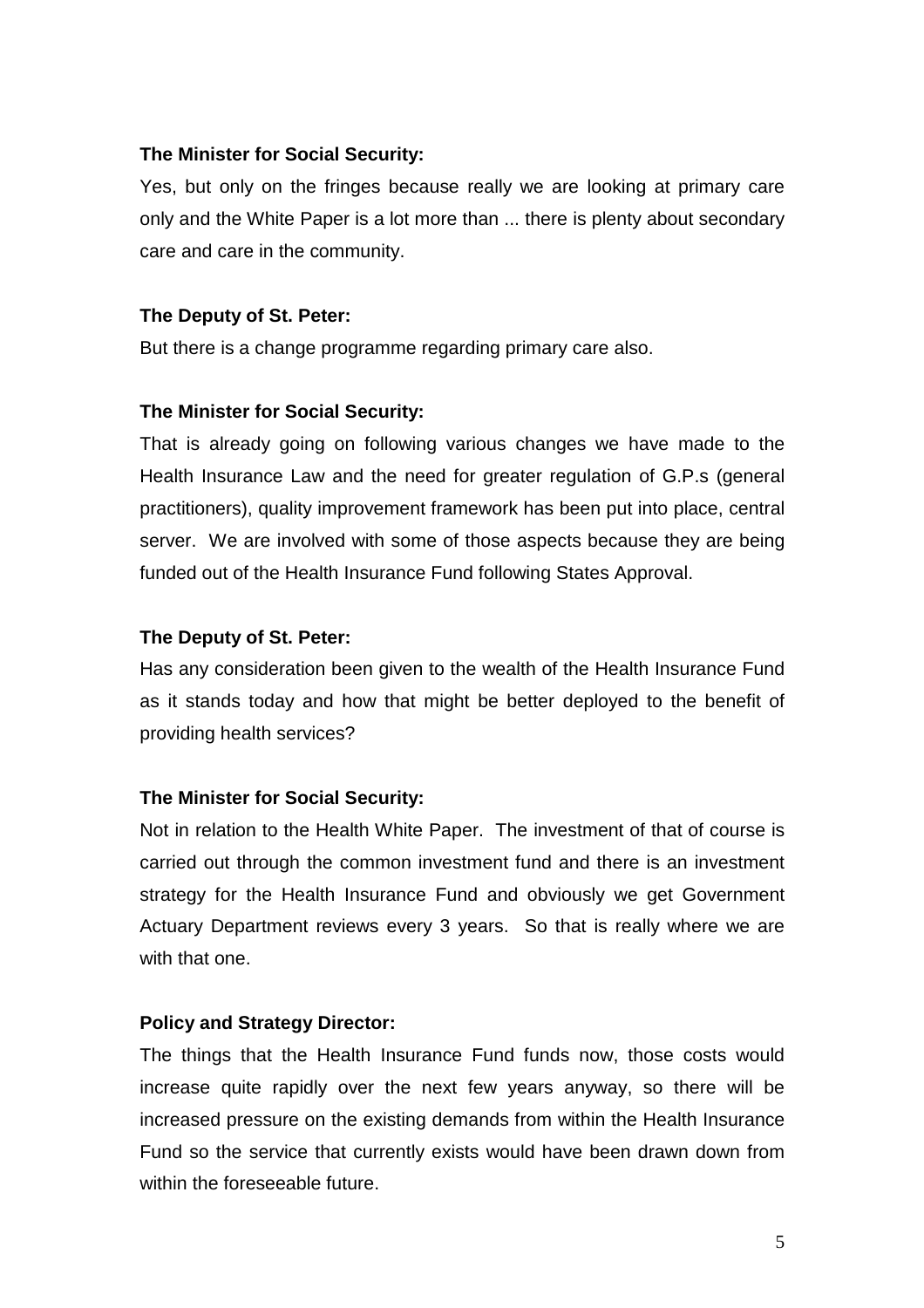## **The Deputy of St. Peter:**

Could you expand on what you mean by expanding pressures?

## **Policy and Strategy Director:**

Older people who need to visit the G.P. more often and, in particular, they are much more likely to need a large number of prescription drugs to maintain their good health and that is what modern medicine is all about. Modern medicine uses drugs much more than it used to. People have been in a healthy state for a much longer period and it obviously costs us money. So we pick up the full cost of drugs in the Health Insurance Fund.

## **The Deputy of St. Peter:**

Thank you. You briefly expanded on your role with regard to primary healthcare but you also are going to fund long-term care, which plays a sort of tandem role within the White Paper because of the expanding need for longterm care and its function. How do you see that working?

## **The Minister for Social Security:**

The 2 pieces of work really are independent of each other but in the rollout of the White Paper, if it is approved by the States, will involve more care in the community, step up and step down services I think are some of the words they used as well. Therefore when the long-term care benefit is in place and people will be able to contract, if you like, to purchase services so that they can remain in their own home for longer, then we would be in a position, subject to those services being scrutinised and regulated, be able to provide the benefit to pay for some of those services that people would have in their own home. So that is where there is a distinct overlap in ... commissioning of services would probably be done by Health and Social Services as similarly regulation, whereas we would be paying a benefit to the person who purchases those services, shall we say.

## **The Deputy of St. Peter:**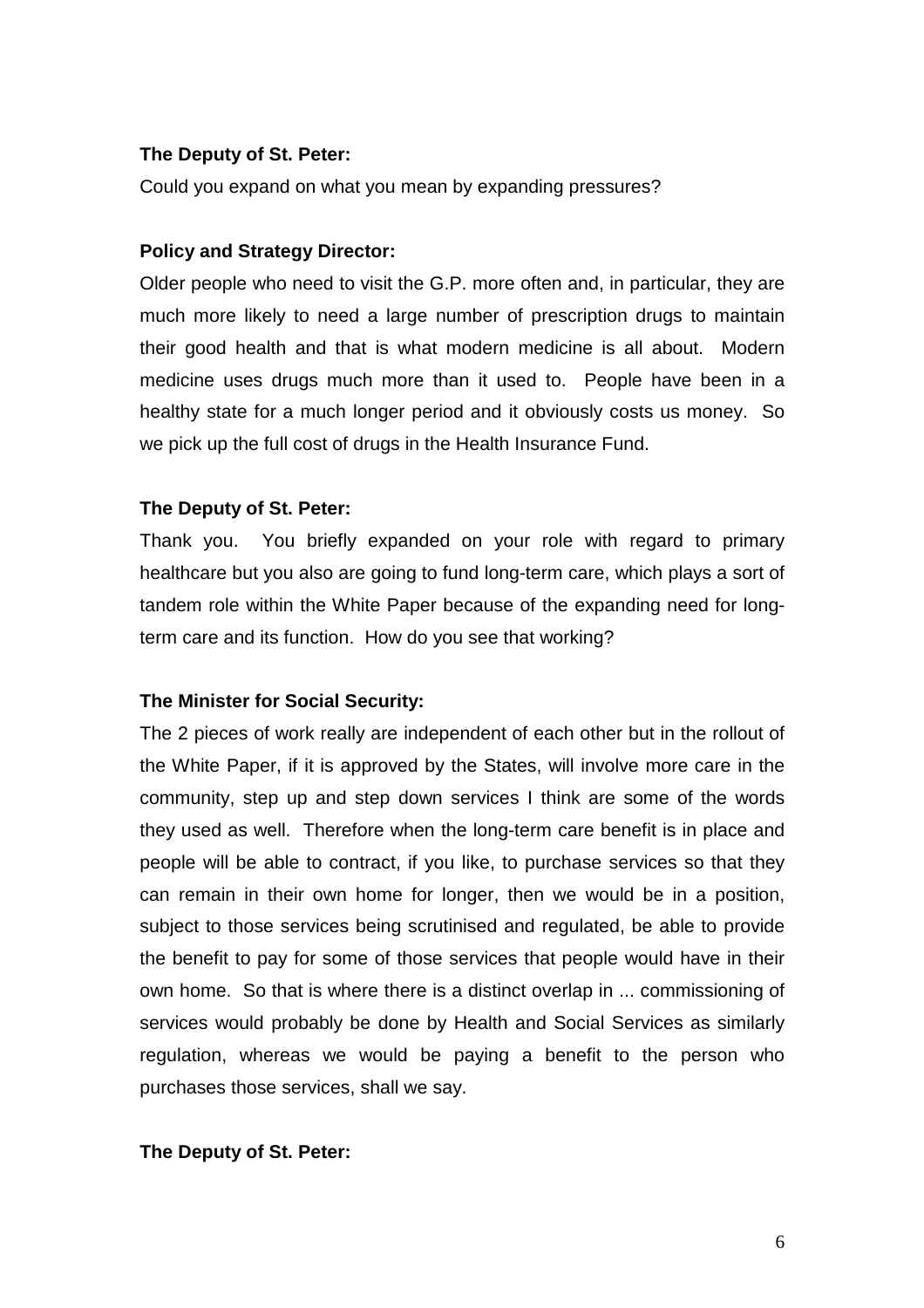We have just met with the Minister for Treasury and Resources and his team and in our discussions there they described the effect of long-term care, your funding, as being a saving against the cost that Health currently incur in providing long-term care to those who already receive it. Would that make sense to you? Is that your understanding?

## **The Minister for Social Security:**

The bill would be controlled because at the moment there is no money in the long-term care benefit fund, per se. The idea would be that about £30 million would be put in each year because we currently pay out about £17 million and Health pay for their own homes, if you like, and nursing care. The idea is that money would go into the fund each year but only increase by inflation or average earnings index, or whatever, so it would be more or less capped whereas at the moment they would have to provide services within the homes that they currently operate and there would not be so much of a control on the funding of that because the numbers may need to expand or whatever. The services might need to expand. So long-term care benefit would be paying for a lot of those services for people.

## **The Deputy of St. Peter:**

Do you see that Health can really deploy those funds in other directions?

## **Policy and Strategy Director:**

Yes. I think it is back to what I said about the Health Insurance Fund. It is the growth in the number of old people and the growth in the cost. That is what the long-term care benefit fund would be picking up. Not the existing funding that Health are doing. So in other words we would be helping them with the growth and increase in cost, not the current costs.

## **The Deputy of St. Ouen:**

It has been suggested that the 2 per cent contribution to be levied for longterm care in 2014 will be sufficient not only to meet the cost of long-term care but also provide for additional services. Do you subscribe to that view?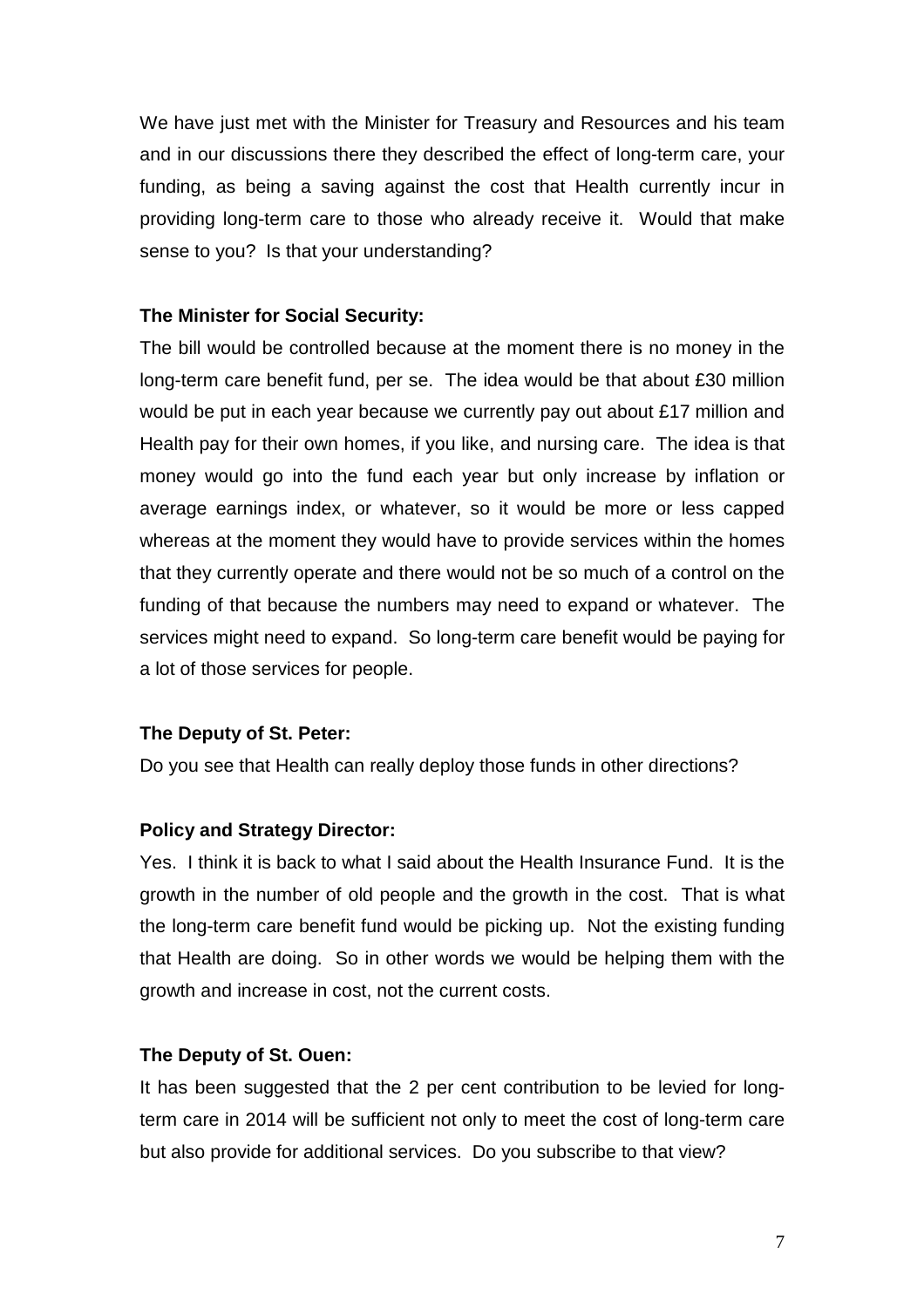I have 2 questions for what you just said because you used the rate of 2 per cent. I do not think that rate has ever been used?

## **The Deputy of St. Peter:**

I think you have used that rate in your media interviews on the subject.

## **The Minister for Social Security:**

Okay, fine. Just checking the source. **[Laughter]**

## **The Deputy of St. Ouen:**

We hope we can rely upon it.

## **The Minister for Social Security:**

You would certainly hope we can. That has made me forget the other part of your question.

## **The Deputy of St. Ouen:**

The question is, it has been suggested to us that the 2 per cent contribution that will be levied for long-term care in 2014 will be sufficient not only to meet the cost of long-term care but also provide for additional services. Do you subscribe to that view?

## **The Minister for Social Security:**

I do not know what is meant by additional services. I am a little lost on the question unless any officer can help.

## **Chief Officer:**

Do you want me to clarify then? Modelling or costing the scheme to pay for any additional services.

## **Deputy J.A. Hilton:**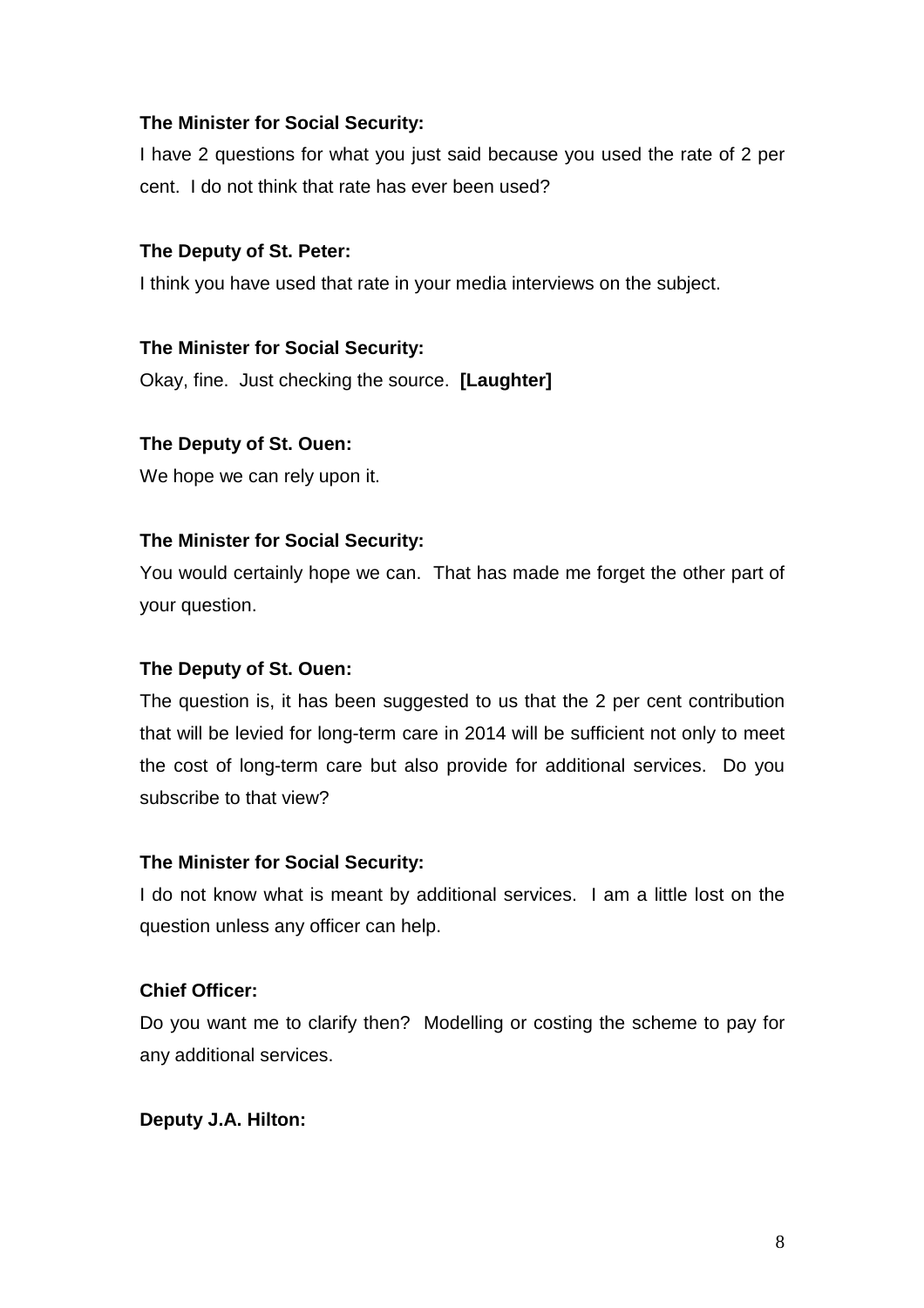But I thought the long-term care fund included not only a payment towards the cost of residential or nursing home but also the cost of services being provided in the home.

## **Chief Officer:**

Yes, as an alternative to staying in residential care home services. As it is an alternative it is not additional.

## **Deputy J.A. Hilton:**

That is correct, is it not?

## **The Deputy of St. Ouen:**

It is specifically designed around ...

**Chief Officer:**  Long-term care.

## **The Deputy of St. Ouen:**

... that particular care package?

## **Chief Officer:**

Yes.

## **The Deputy of St. Ouen:**

And no additional ancillary services that might be tentatively linked to it; is that what you are saying?

## **Chief Officer:**

It is designed around the cost of staying in residential care. If we can design packages that keep people out of residential care then provided that those costs - the principles we are applying at the moment in developing the scheme - are no more than it would be to keep them in residential care then it may be the ...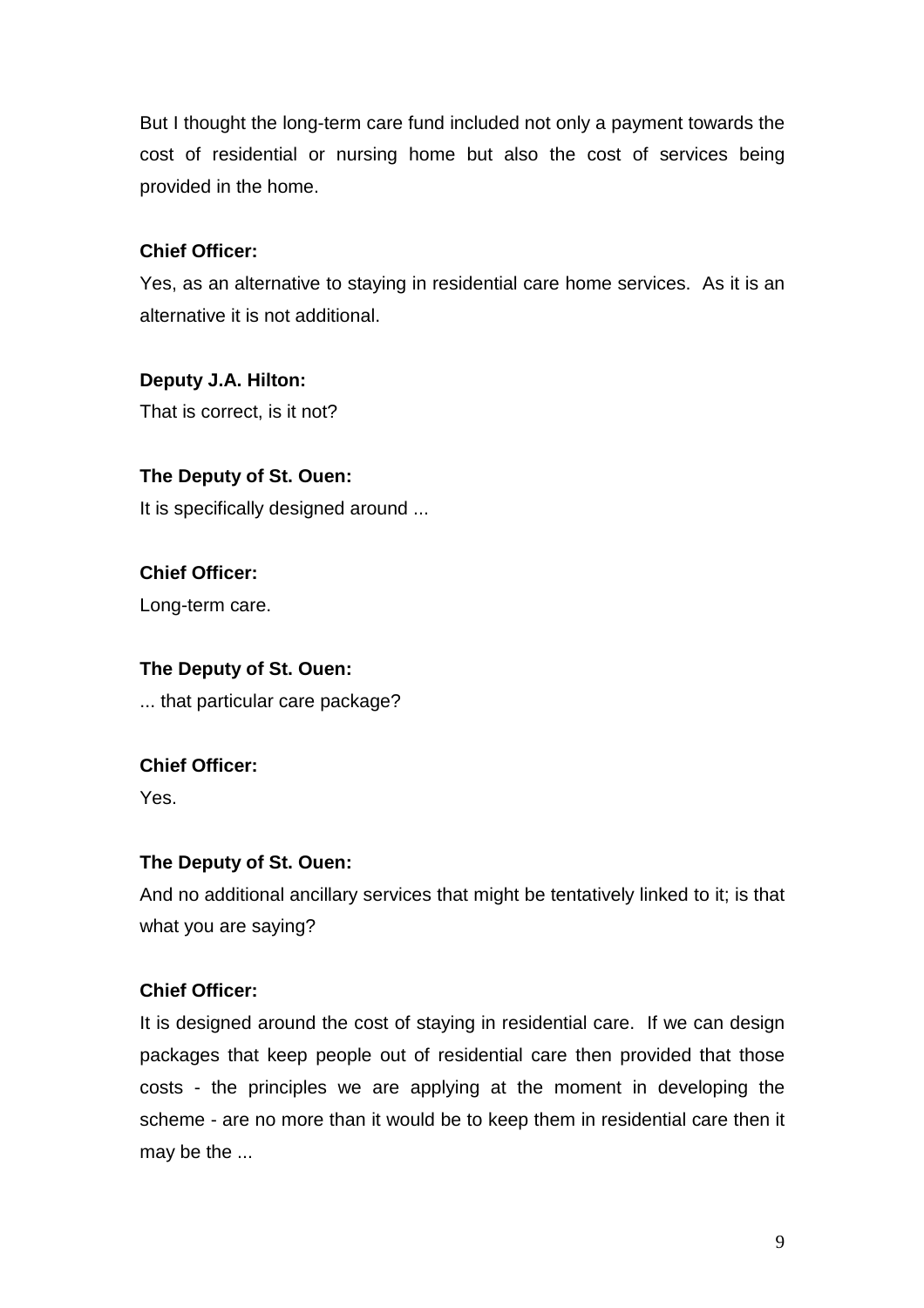[14:45]

## **The Deputy of St. Ouen:**

So it is an option rather than is currently able.

## **The Deputy of St. Peter:**

It is an interesting comment that you have made there because you said providing the costs are no greater than they would be being in residential care, and I can imagine, this is purely an assumption but likely to be correct, I would assume, that the cost of, say, 24-hour nursing care within the home is going to be far greater than the cost of 24-hour nursing care in a residential home where there are several patients as opposed to one.

## **Chief Officer:**

It is possible. All I can say is that is the way that we are looking at costing the scheme as things stand. There will also be many cases where it will not be more costly or it may not be more costly. It is working to a degree on smaller numbers with our applying income support to supporting people in residential care where we have, I cannot remember the number, a very low number of people who are currently helping but we have managed to design packages for people to stay in home as opposed to going into residential care through income support.

## **The Deputy of St. Ouen:**

Just picking up on one comment that you made just earlier with regards the contribution to long-term care because you questioned 2 per cent. Do you have it in your mind that it could be larger than that?

## **The Minister for Social Security:**

No, I was only questioning it because the report that accompanied the proposition for the law referred to the rate of 1.5 per cent. I certainly have said it may need to go higher but I have never actually said it is going to be 2 per cent.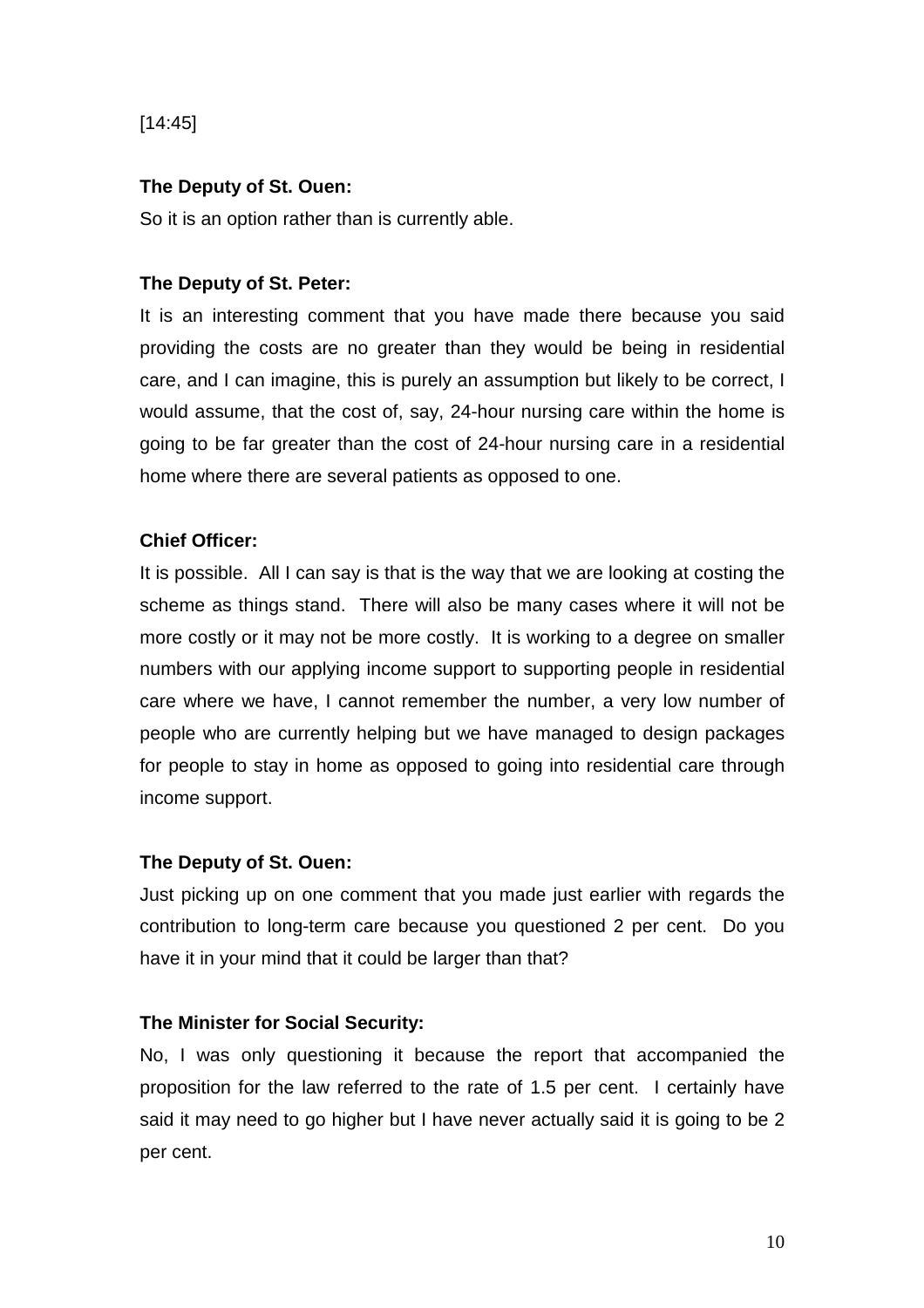## **Dr. M. Gleeson:**

You raised the question of G.P. registration; is that something that you are looking into, the question of specific registration with a G.P. per patient?

## **Chief Officer:**

It is not directly related to the White Paper but probably - no probably about it - driven by ongoing negotiations with G.P.s and their need to revalidate and also closely linked to a local version of Q.O.F. (Quality and Outcomes Framework) that will be adopted at far less cost than the U.K. model.

## **The Deputy of St. Peter:**

Could you just tell us what Q.O.F. means?

## **Chief Officer:**

Quality and Outcomes Framework. It has been a matter of 2 debates in the States or it has been in the report of 2 debates in the States. We are going to have within the Health Insurance Law that individuals have to be nominated, they have to choose which of the G.P. practices is their nominated primary carer, if you like. It does not stop them going to another one but that primary nominated G.P. practice will be the owner of their primary care record. So, yes, is the short answer but I do not think we will go to the extent of registration by legislation. It will be nomination.

## **Policy and Strategy Director:**

Yes, there will be a small change to the law because that is how we have done it for the others.

## **Dr. M. Gleeson:**

Following up on the question of general practice, in the developments with care of the elderly would anticipate that general practitioners will start to play an increasing role, are you envisaging that this role will be remunerated on the present basis of fee per item of service or are you hoping to negotiate a different mode of payment for, say, care of children under 5 or people with long-term illnesses?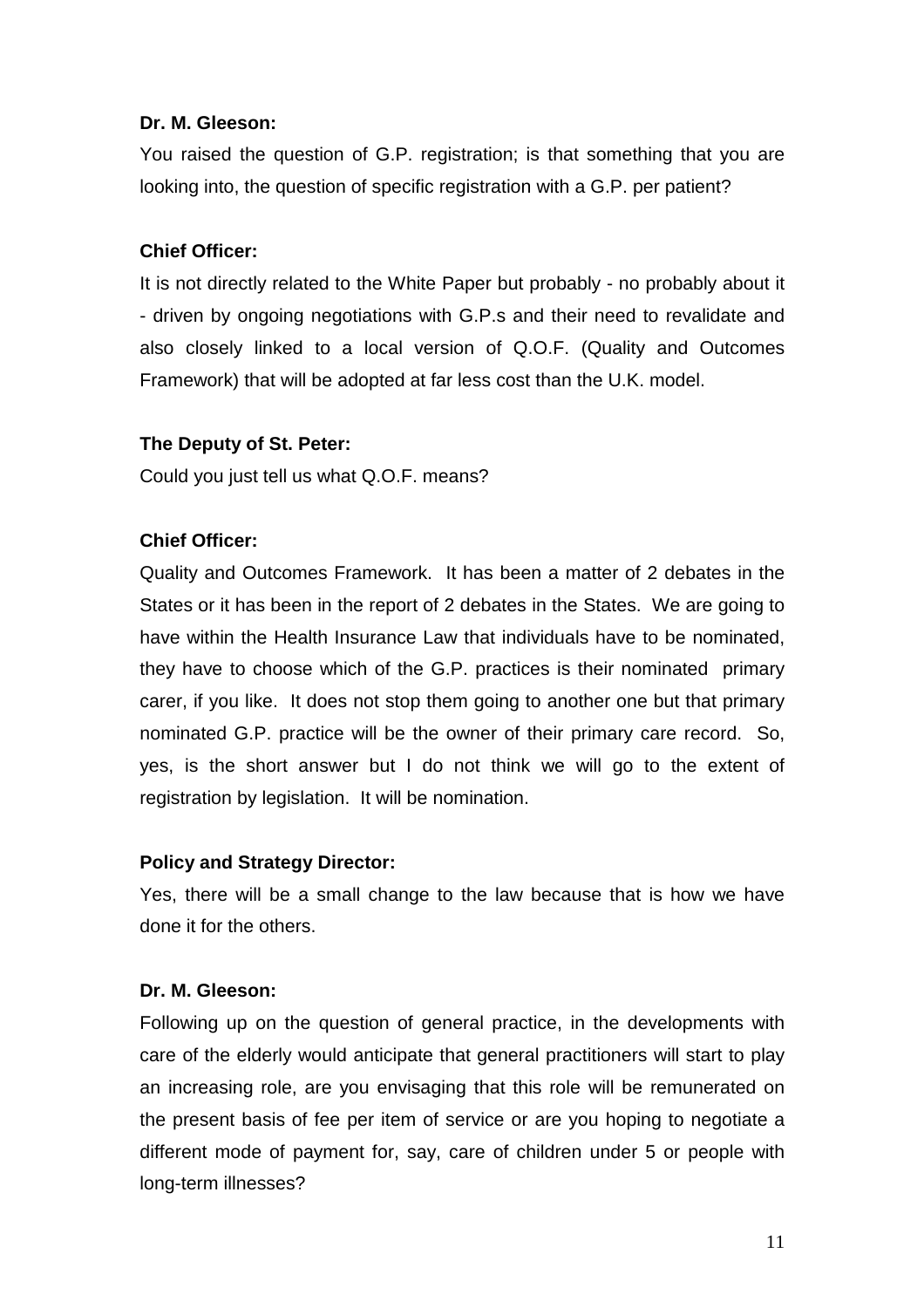Yes, the reason we have changed the Health Insurance Law is to allow for contracting for particular health services for G.P.s or other practitioners for that matter. So having a central register of patients it will be much easier to monitor chronic conditions and therefore come to arrangements for G.P.s by a contract rather than individual payments, as you described, the normal medical benefit, to manage that person's condition for a set sum over a set period. All of this of course is in the future. We have not yet got to that stage but that is the point of having a central server with the database initially and then moving on from that we would be starting to look at contracts, and at that stage some of the funding currently paid on a one for one consultation basis would change to contracting.

#### **Dr. M. Gleeson:**

How would a contract operate? How would you envisage a contract being formulated?

## **Chief Officer:**

We have got to the stage of thinking that it would be a contract. We have not got to the stage beyond how that contract may be framed. There have been ... is it not even a contract, I think, it is S.L.A.s (service level agreements) between Health and G.P.s. Putting together this quality framework's contract is the first major example of working with G.P.s on a contracted basis so we are treading carefully. We learn from that in how we may extend it further.

#### **Dr. M. Gleeson:**

One of the important issues that will arise in these community-based services is visiting. Home visits will be an important part of the management. Will the contract develop for home visiting as well, would you say?

## **Chief Officer:**

I should imagine that we are not crossing it off the list.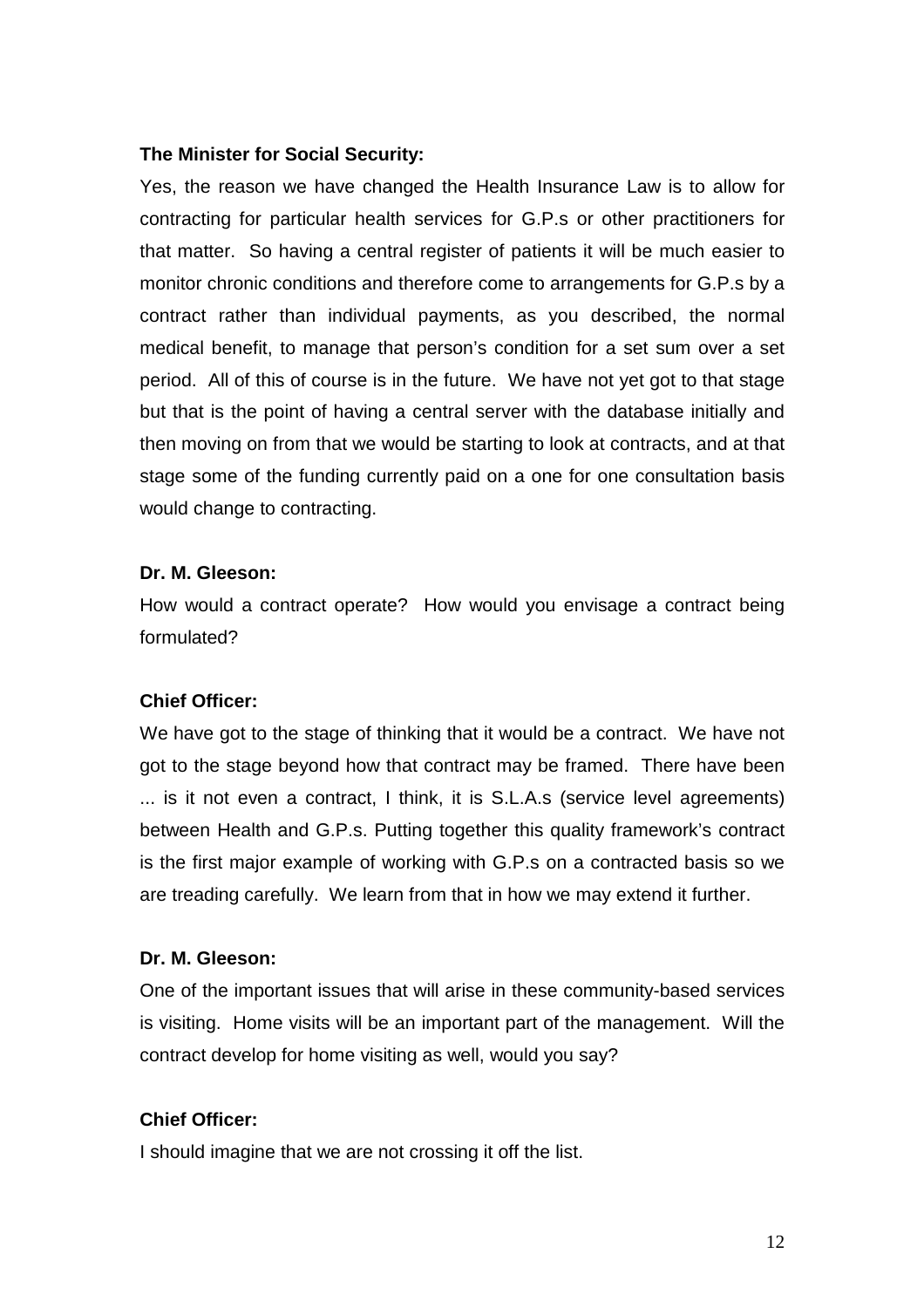## **Dr. M. Gleeson:**

It is very expensive at the present time.

## **Chief Officer:**

But it does not necessarily have to be G.P.s. We are wandering into clinically and care technical areas which none of the 3 of us are qualified in. We would take that advice before we put together what the contract will perform.

## **Policy and Strategy Director:**

The thing that we have done though in the law is that we have widened out the range of healthcare professionals who can be remunerated through the Health Insurance Fund so the old law only allowed remuneration to a G.P. for a consultation. Under the contracts, the contracts will be with G.P. practices but the contract could be for the provision of services provided by other types of healthcare professionals under the guidance of the G.P. So you are widening out your range of people you can use to provide services, so that is obviously a very big area that the Health Paper draws attention to, the use of other types of professionals to provide services to the community. There is a need for that to happen.

## **Deputy J.A. Hilton:**

Just as a point of clarification to see that I have understood correctly, I think Deputy Reed asked you a question about how the Health Insurance Fund might be used to deliver some of the outline business cases contained in this White Paper, which I understand the Council of Ministers have accepted, that Health outline business cases. So you are saying that, for instance, community midwifery services delivered through a G.P. would be financed by the Health Insurance Fund? That would be a …

## **Chief Officer:**

I do not think those decisions have been made. There was potential that they could be. That is not that any decision has been made. I am not trying to play the devil's advocate. I am just saying …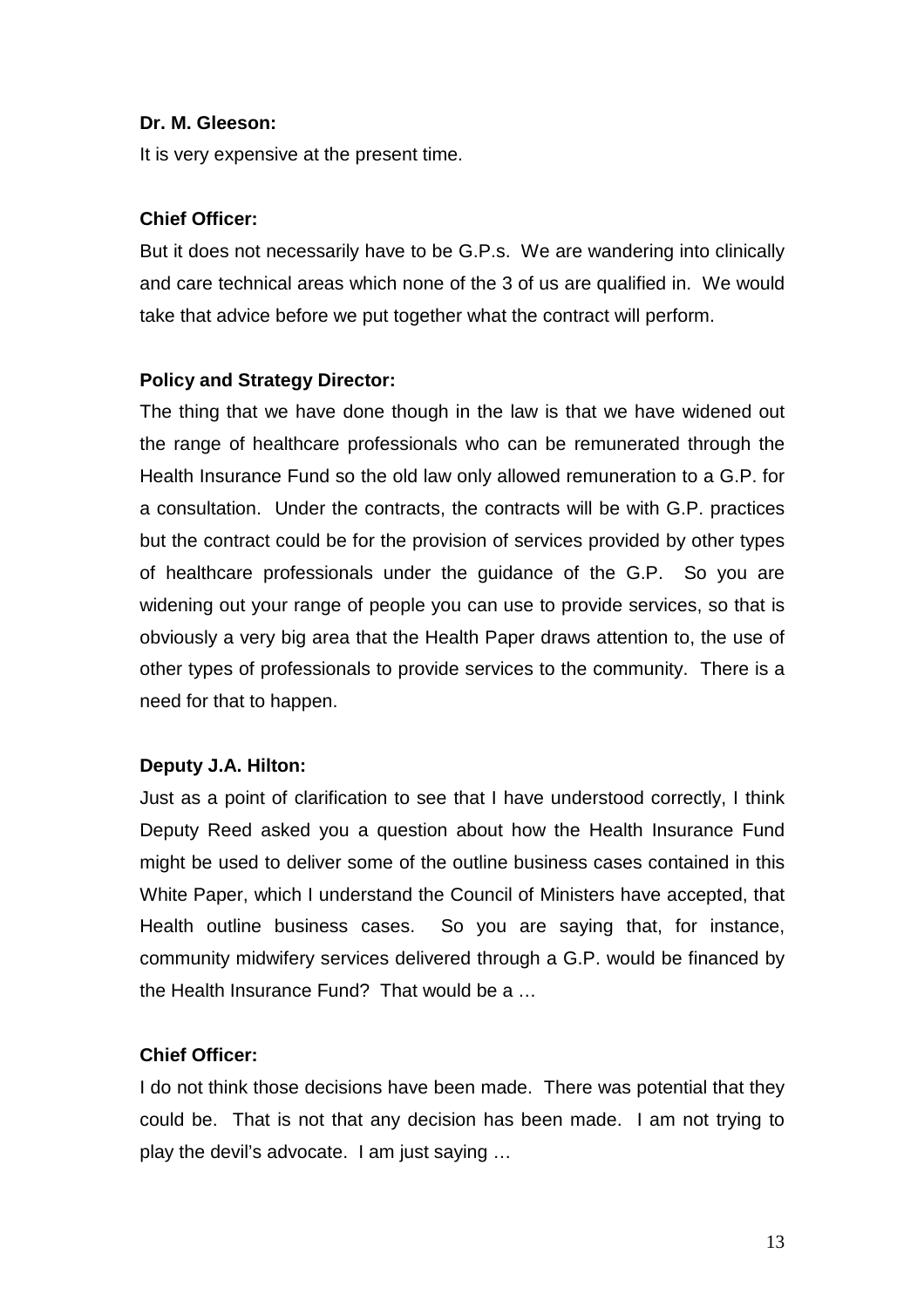## **Policy and Strategy Director:**

But that is the whole point. We created the legal framework in which that could happen in the future. As I said before, there are existing pressures on parts of the Health Insurance Fund. All these things have to be balanced out and worked out and that is not really our job. That is the job of the Health White Paper to work those bigger picture things out.

## **Chief Officer:**

The changes to the law were made specifically around the Q.I.F. (Quality Improvement Framework) contract but anticipating that that may be where we go into the future, so just making the changes, it committed nobody to anything. It was just to allow for the future. It was not to do these things specifically.

## **Deputy J.A. Hilton:**

Okay, so no decision has been made about the fund being used to finance any …

## **The Minister for Social Security:**

No decisions have been made. The officers are quite right. If we had not brought the changes to the Health Insurance Law, we would have been in a position that every time we wanted to do something new, we would have had to change the law. We now can change things by regulation so it gives us more speed of movement shall we say, if and when we think it is appropriate to request the States to approve something.

## **Deputy J.A. Hilton:**

So you have not had any discussions with the Minister for Health or the Minister for Treasury and Resources over some of the outline business cases being funded by the Health Insurance Fund? So that has not happened yet?

## **The Minister for Social Security:**

I have not, no.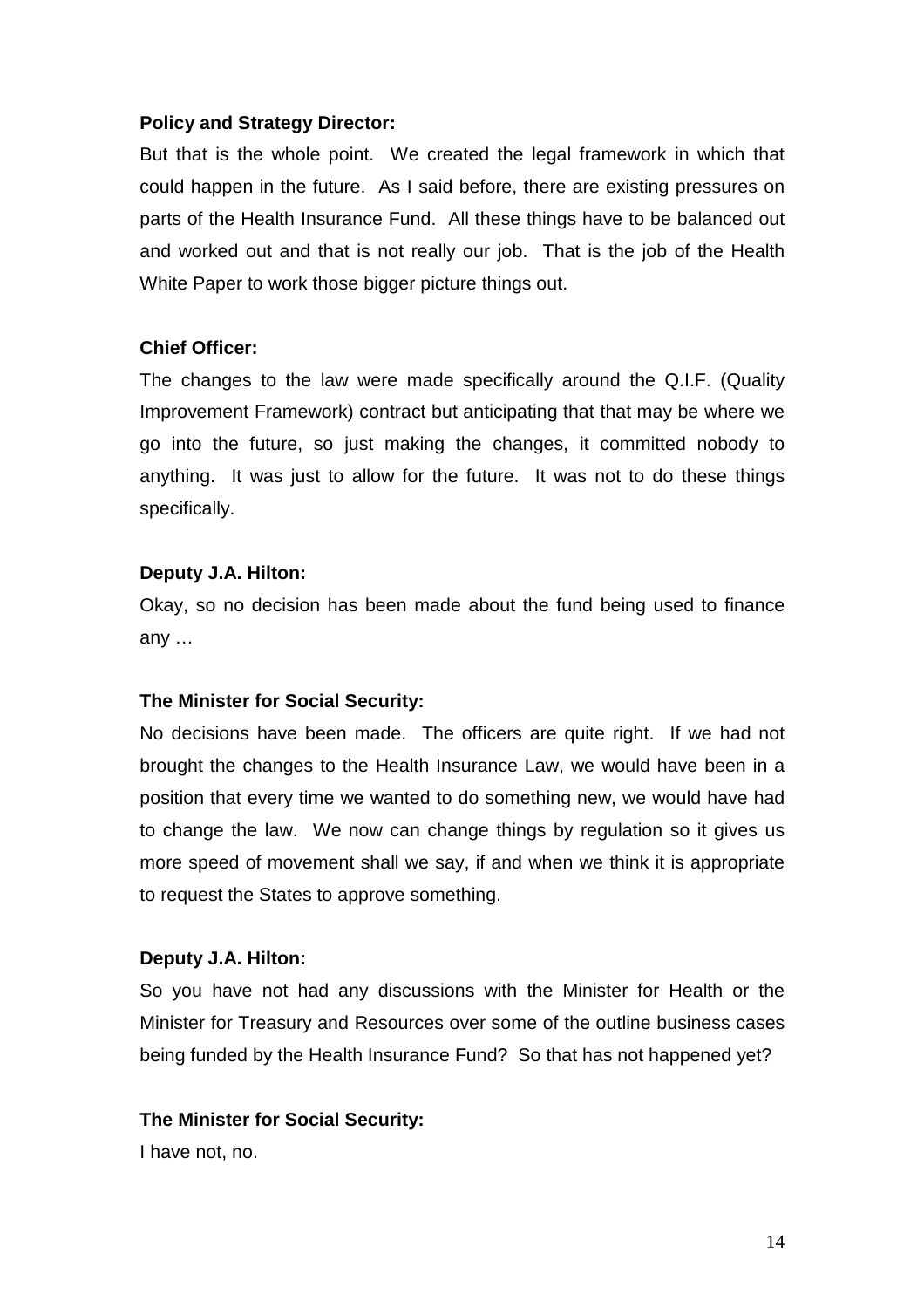## **Chief Officer:**

No, not to any level of depth have we ever had conversations about what the Health Insurance Fund would cover. I am sure there are conversations that have taken place but not a specific measure to say: "Will the Health Insurance Fund fund this specific instance?"

## **Deputy J.A. Hilton:**

So what would your view be of the fund providing the monies for a community midwifery service, for instance? Do you think that is a perfectly valid use of the money, the fund?

## **The Minister for Social Security:**

What I think does not really matter. If it seems that the best way to deliver this is to bring a proposition to the States to request the States to approve that that happens, to do that, I would have to be convinced that it is a good way forward because I would be bringing the proposition but I have no view on it at the moment.

## **The Deputy of St. Ouen:**

Would it be possible, Minister, for you to provide the panel with some background information on the Health Insurance Fund and a bit of a summary of its uses and the reasons why surpluses need to be maintained and managed appropriately because I think that we are still lacking in our understanding of that particular area? It would really be helpful if you could provide us with that information.

## **The Minister for Social Security:**

Yes, the last government review of the Health Insurance Fund unfortunately is December 2007, which we received in November 2011, but it does give you some of the information that you are seeking. The next review is due …

## **Policy and Strategy Director:**

At the end of 2012.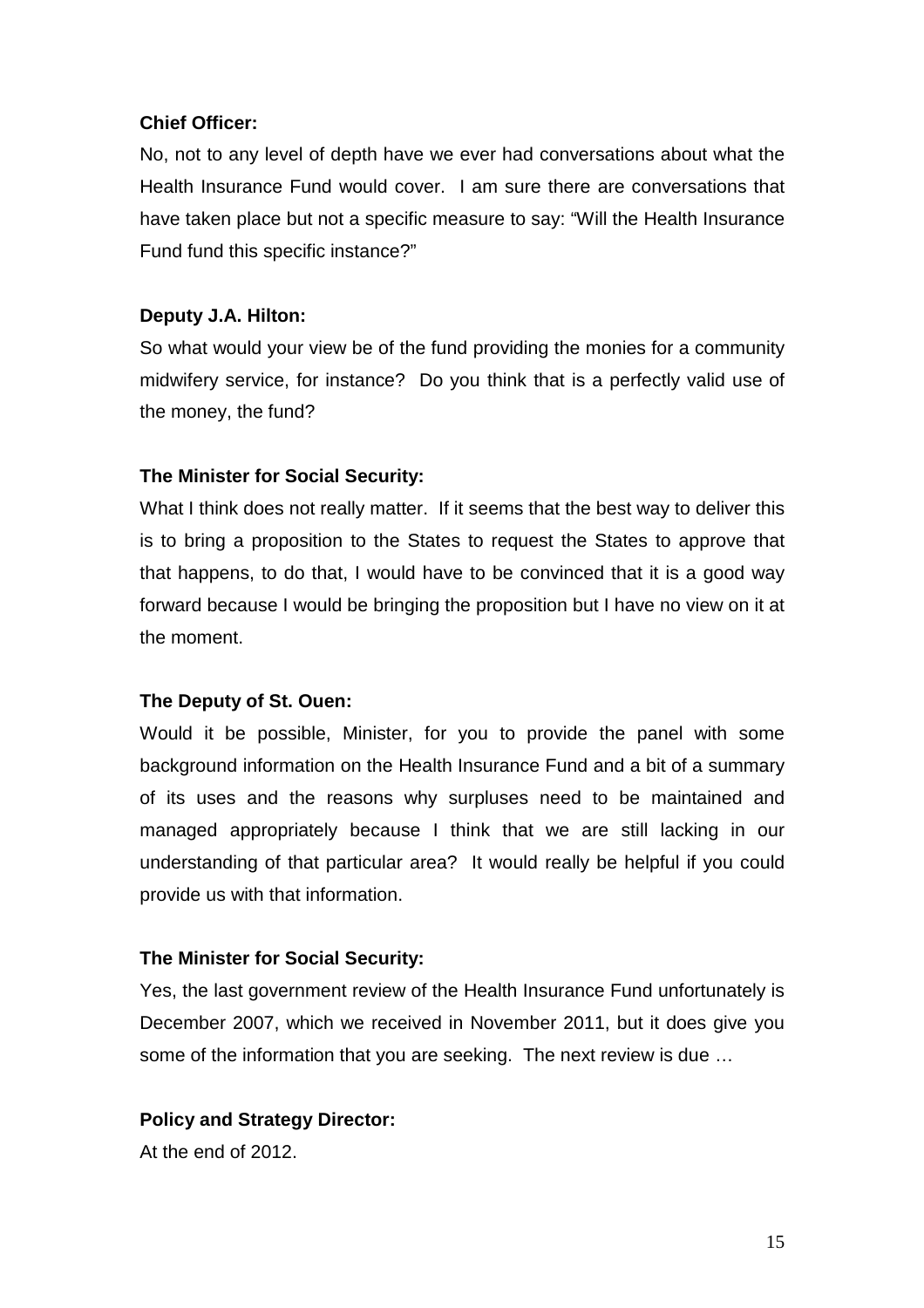## **The Deputy of St. Ouen:**

But I am not sure, Minister, if that explains why the surpluses are required to be maintained at certain levels.

## **The Minister for Social Security:**

Yes, it does.

## **The Deputy of St. Ouen:**

It does? Okay, thank you.

## **The Deputy of St. Peter:**

Thank you. I think I have got one of those. I remember attending your presentation.

## **The Deputy of St. Ouen:**

Just picking up on what the Ministerial Oversight Group has been discussing with regard to providing the new health service and coming back to we see the contribution that the public currently make to G.P.s to fortify a contribution from your department. It is suggested in the Green Paper that in order to generate more funding, people could pay more to go and see the G.P. It also speaks about charges could be extended beyond primary care. Can you tell us if any discussions have taken place within that ministerial group around those suggestions?

## **The Minister for Social Security:**

Yes but very vague discussions. I would not draw any conclusions from the discussions that have taken place because, as I said to you, since I have been Minister they were part of an agenda but we discussed that item for probably no more than 20 minutes and the rest of the agenda was about checking the White Paper wording and timetable, et cetera. That is my personal involvement because obviously I cannot talk on what happened in the past but not the detail that you are seeking, no.

## **The Deputy of St. Ouen:**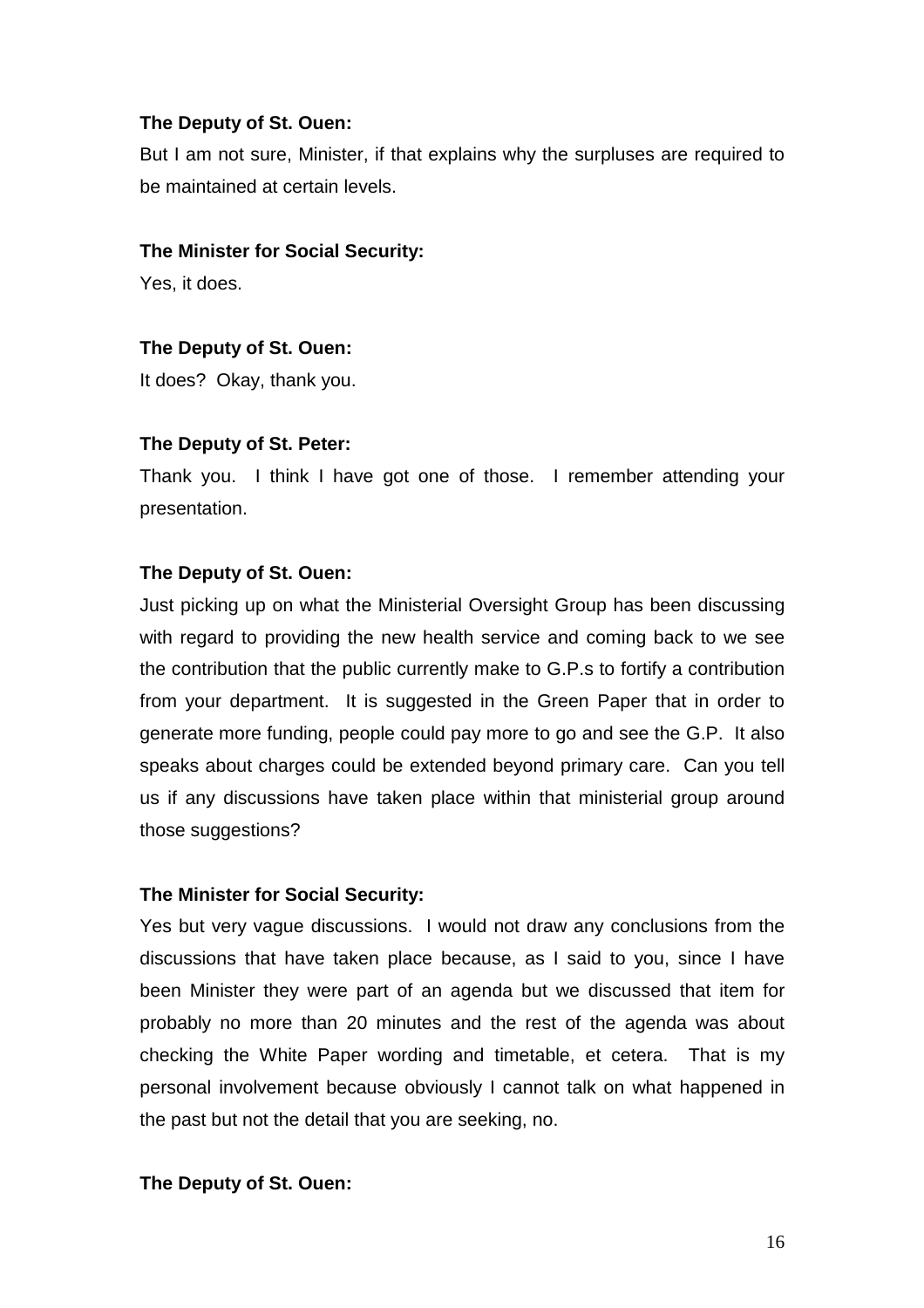Do you support the view that it would be useful and beneficial to both the public and the States to fully understand the cost implications of the new service and how it is going to be provided before we embark on the delivery of it?

#### **The Minister for Social Security:**

As a personal view, yes, it would be useful but I think we are all agreed, and should be agreed, I hope, that we cannot afford not to move forward with improving our health services in the Island, which have been neglected through lack of investment. So how the money is provided is an issue for the first medium-term financial plan which we will know more about when it is released soon. Beyond that it will be for future Ministers, future States, to decide how they fund the next phases. It is being rolled out in 3-year phases so I am told that this phase can be funded. Therefore, future States and future Ministers will be looking at the next 2 phases over the next 6 years.

## **The Deputy of St. Ouen:**

How does that fit with, if you like, the long-term care proposals that the Government says: "Look, there is a defined need here. We want to provide this extra service. Therefore, this is the cost. Now let us make a decision." How do you align what you just said regarding the new health provision with that model?

[15:00]

## **The Minister for Social Security:**

There are distinct differences because the business cases for the second and third phases of the White Paper have not been developed yet so they have not been costed so nobody really knows the potential cost of some … everybody is hanging on the fact also that we may need a new hospital and refurbishment but that is a capital outlay which will be hopefully more or less a one-off expense. But developing new services in years 4 to 6 and beyond that, those have not been built up yet into business cases. Therefore they have not been costed so I do not know what they would cost. I guess if there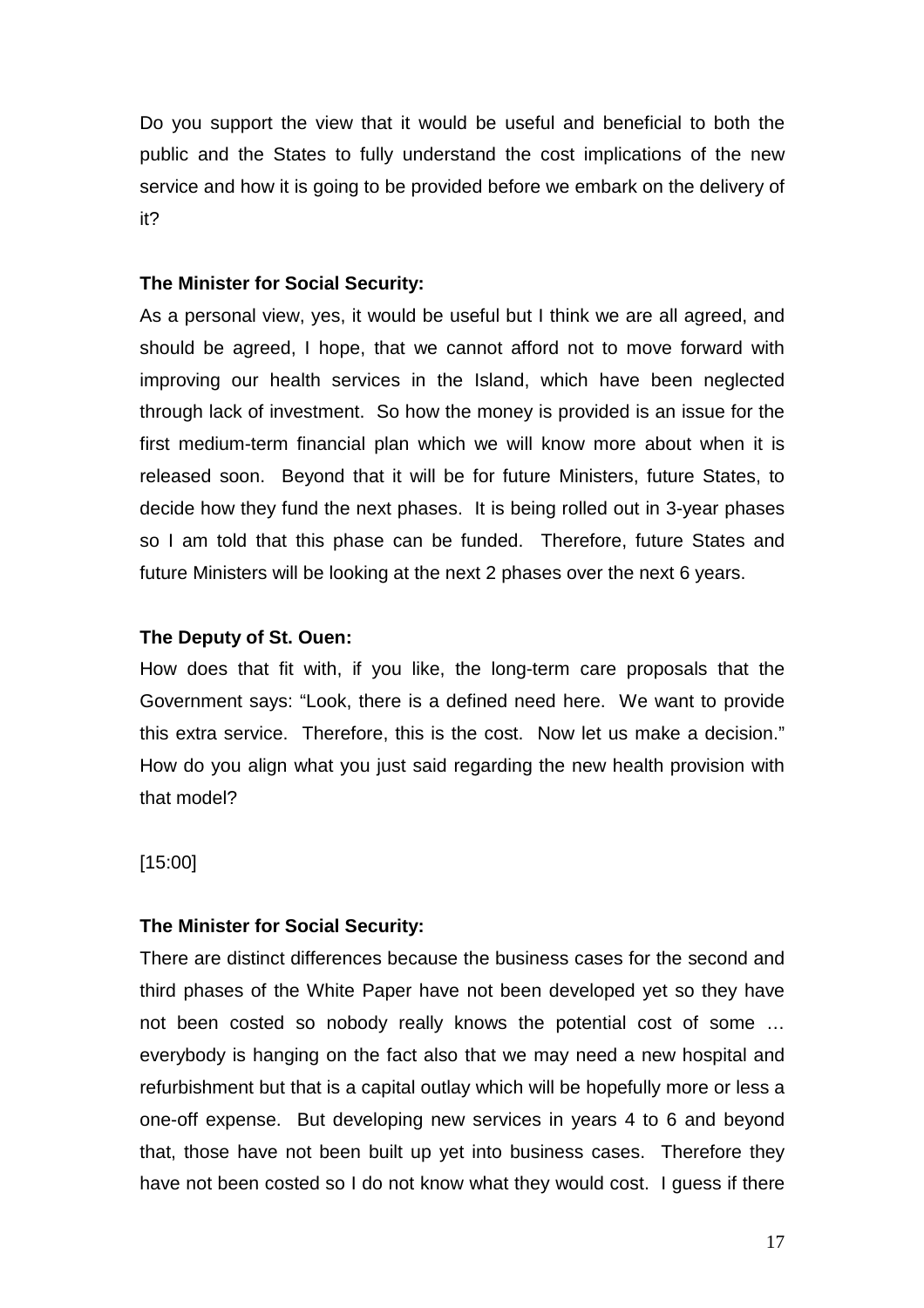is no money, those next phases will not take place if the time comes but I do not know.

## **The Deputy of St. Ouen:**

Okay, thank you.

## **The Deputy of St. Peter:**

Does that concern you at all or do you feel that is the …

## **The Minister for Social Security:**

I think it is the same for everybody. We all know where we would like to be but can we afford it? We are told we can afford the first phase within the new medium-term financial plan and I am sure we all hope that we will be able to afford the next 2 phases as well.

## **Dr. M. Gleeson:**

One of the recurring themes that comes up in the White Paper is that patients are not attending their G.P.s for minor problems and going to the hospital emergency department because of the costing arrangements. Can you foresee any way you can help on this matter and encourage people not to use the Emergency Department and use the G.P.s instead?

## **The Minister for Social Security:**

We would need to understand the exact reasons why people choose to go to the hospital. You have mentioned cost and obviously that is an element of it but it is also there are other reasons why people will not particularly choose to go to their G.P. than purely cost, I would suggest. Maybe it is a tradition in a particular country that you go to the hospital when you have an illness or you are feeling unwell rather than paying to go to a general practitioner and that tradition may have been carried on to people coming to live in Jersey. I put that forward as a possibility. I have no evidence to prove that. So I am not sure it is purely based on cost that people choose to pop down to the hospital. In other words, what I am saying is it is not necessarily that they cannot afford to go to the G.P. but it is just more convenient and easier to use the hospital.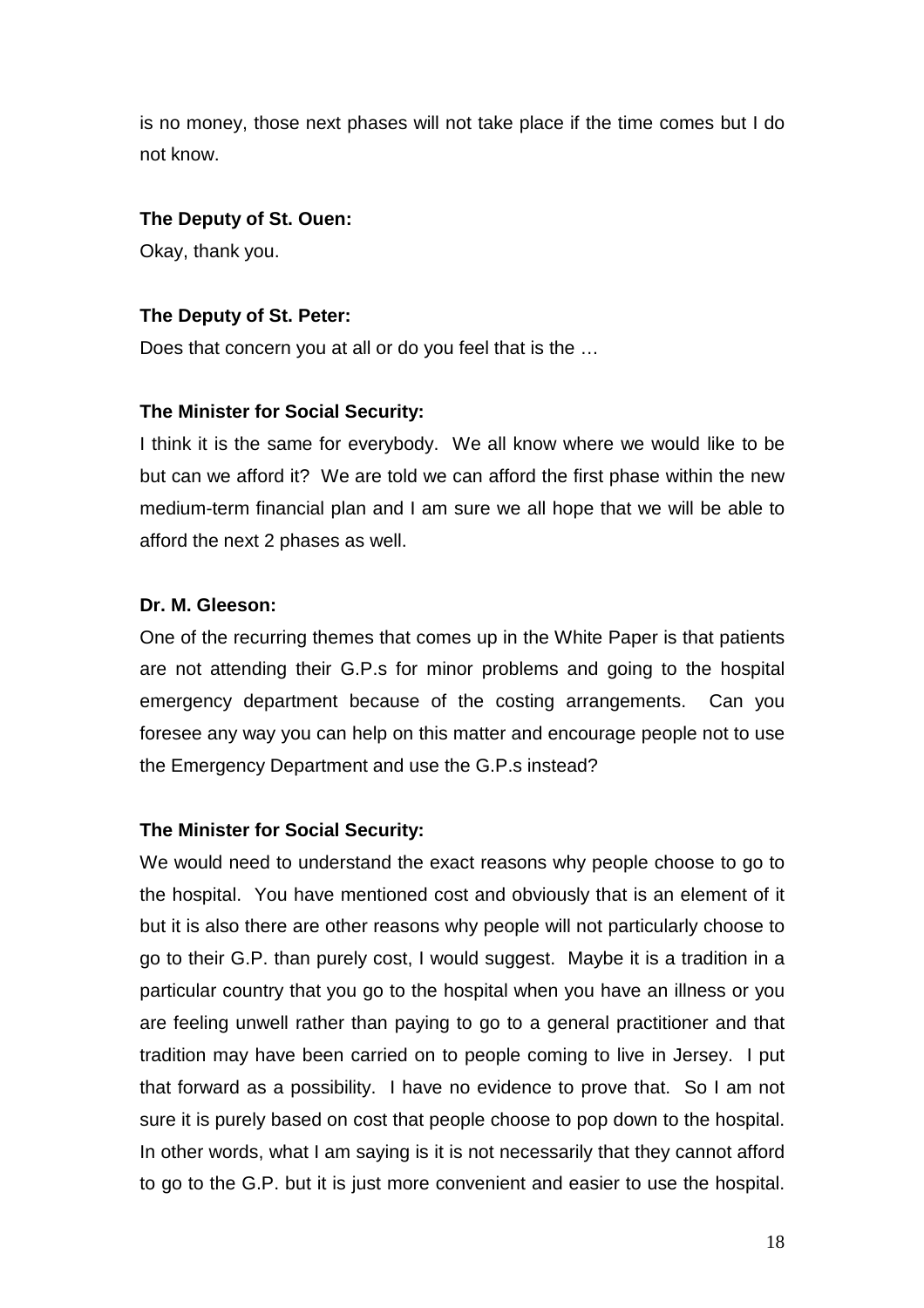What can we do about it? Obviously, we provide the medical benefit, which has just been increased to contribute a co-payment towards the cost of a consultation. One of the business cases refers to the fact that under 5's might get free G.P. consultations. Obviously, we would be interested to know how that will develop and who will fund that, how will it be funded, and basically we have been thinking for some time now that for people with chronic conditions, in particular, whether we could come to some sort of season ticket arrangement with G.P.s for funding care for that particular person for a set period. So there are areas like that that we could assist.

#### **The Deputy of St. Peter:**

How do you think the White Paper and its implementation will impact on the work programmes within your department?

## **The Minister for Social Security:**

I am quite concerned. Because we keep appearing before you, I think we realise we have got a heavy workload because we seem to cross over on to other areas of other Ministers' and departments' work. We are very mindful that while we are involved with the delivery of the Health White Paper, it will involve extra work for officers but we may need to ask for additional resources and I am sure your panel will back us up on that.

## **The Deputy of St. Peter:**

You are indeed a very hardworking department.

## **The Deputy of St. Ouen:**

I think it might be the case that you are going to have to learn to say no.

## **The Deputy of St. Peter:**

It is quite unusual to see the sort of cross-pollination of services, for want of a better phrase I guess, H.I.F. (Health Insurance Fund) with your role sitting alongside Health and Social Services. Do you envisage that there is a better way of reorganising that relationship? The Chief Officer has already alluded to the fact that the 3 of you are not professional healthcare professionals and I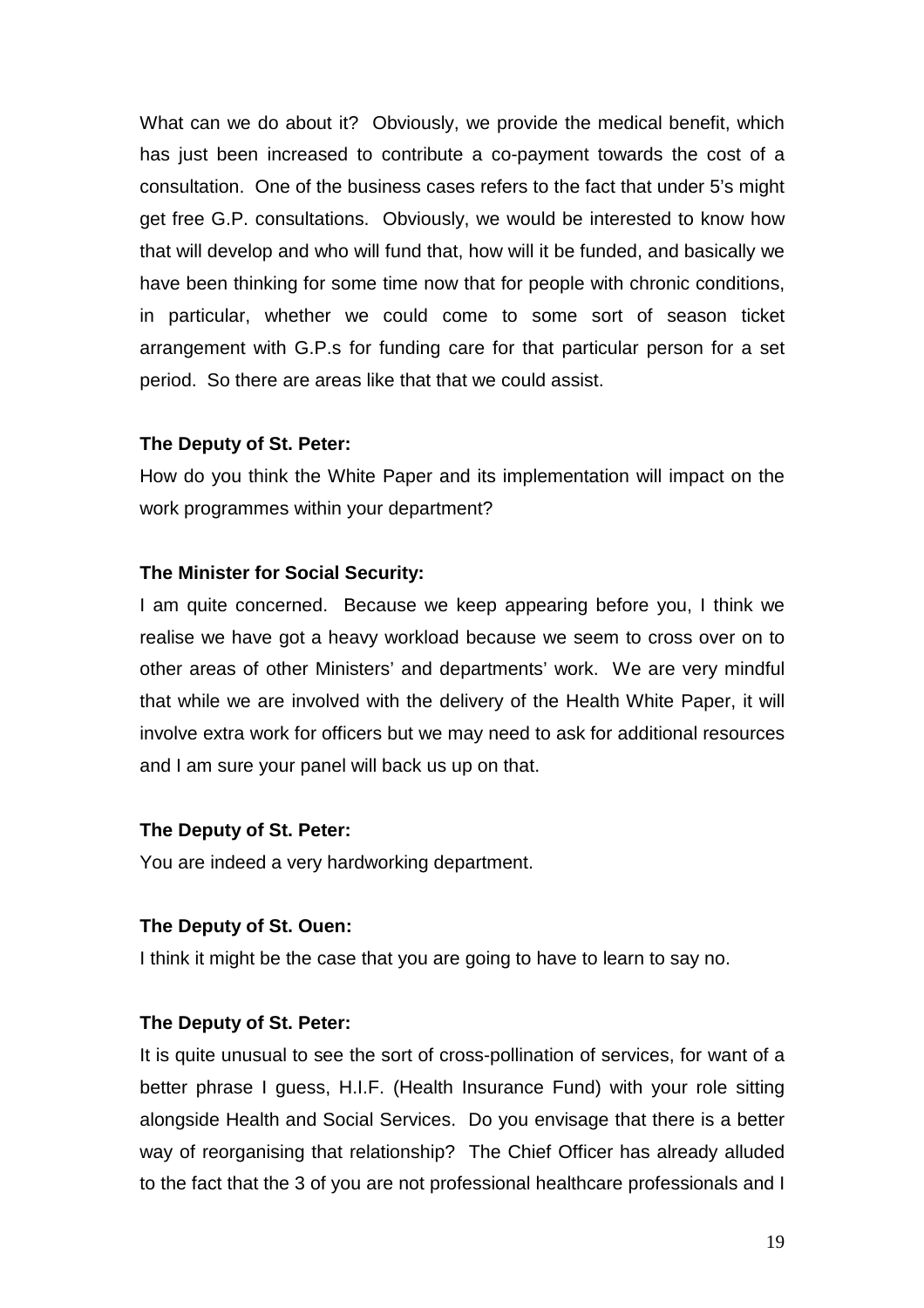presume you must have to buy in expertise and knowledge to help tackle some of the more complex issues?

## **The Minister for Social Security:**

Taking, for example, the controlled prescribed list that we are responsible for, we get advice and we pay for that advice from a prescribing adviser. So we have professional advice, which is something we have been dealing with for a long time. It is nothing new. If we were to get involved in more contractual sort of work we would obviously have to have professional advisers to assist us. We know our limitations in that respect.

## **Chief Officer:**

What happens in the future, of course, is uncertain. However, the primary care team that is being put together at Health and from the Health Insurance Fund will be there, among other reasons, to provide the Minister with assistance as well should we get into those more technical areas as a department. So that additional unit will provide the department with advice as it will Health as well.

## **The Minister for Social Security:**

Yes and the primary care governance team will be funded through the H.I.F. so we have that connection.

## **The Deputy of St. Peter:**

You will sit on another group or overseeing body, I presume, to connect the 2 or how does that work, if you have another slot in your diary?

## **Chief Officer:**

There is talk in the White Paper, of course, more than talk, that there is a primary care cost cutting business case which we will work on on a more operational and policy basis. We meet regularly as a department with our colleagues at Health and Social Services and yes, in terms of developing the governance and quality framework contract, we do that collectively. We have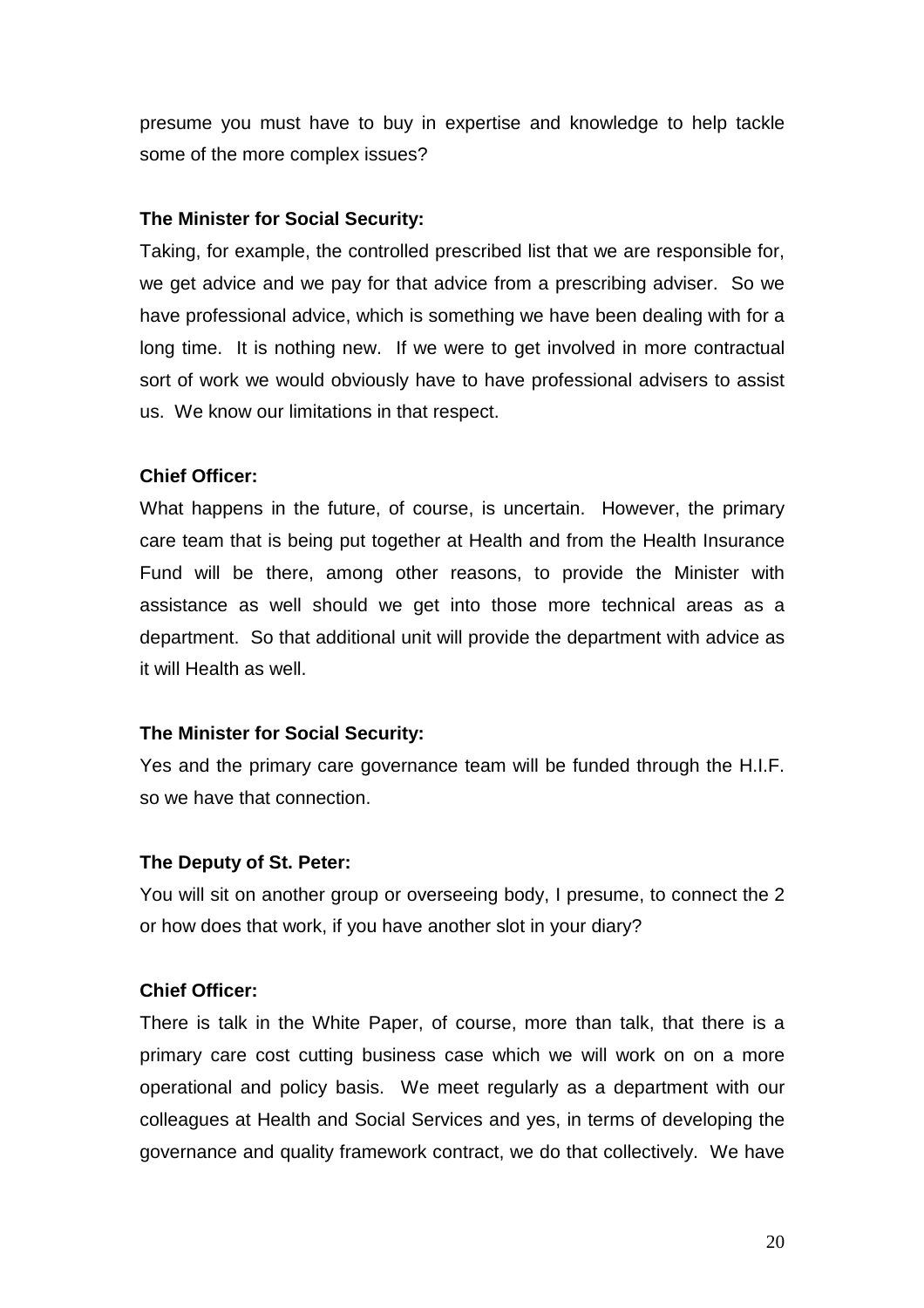a machinery, if you like, that we do that together across the department so no doubt there will be more of those.

## **The Deputy of St. Peter:**

What about the vision of the White Paper? Do you have any concerns about the vision and the content of its implementation from your perspective?

## **The Minister for Social Security:**

I do not have any concerns about the vision. I think it is so long overdue but my concern is we are starting much too late on modernising our secondary and primary care services. That would be my main concern. This should have been got on with years ago and we can do nothing else but it is obviously in the Strategic Plan as a priority and we cannot not now move forward. We have waited a long time for this White Paper and I am not criticising in any way the current Minister but previous Ministers or Presidents have worked on policies which never came to fruition. So at least we are moving forward.

## **The Deputy of St. Ouen:**

What do you see is the overall risk to implementing the vision?

## **The Minister for Social Security:**

Money, it has to be money, because all these new services will cost money.

## **The Deputy of St. Ouen:**

When you say "money", is it simply the actual raising of it or the effects that raising the additional money will have on the Island?

## **The Minister for Social Security:**

Both. If taxation does not generate sufficient surpluses, if you like, that can allow growth in the Health budget to accommodate the White Paper, then the effect of that would be either you stop the new developments and say: "We cannot afford them" or you increase taxes in some shape or form.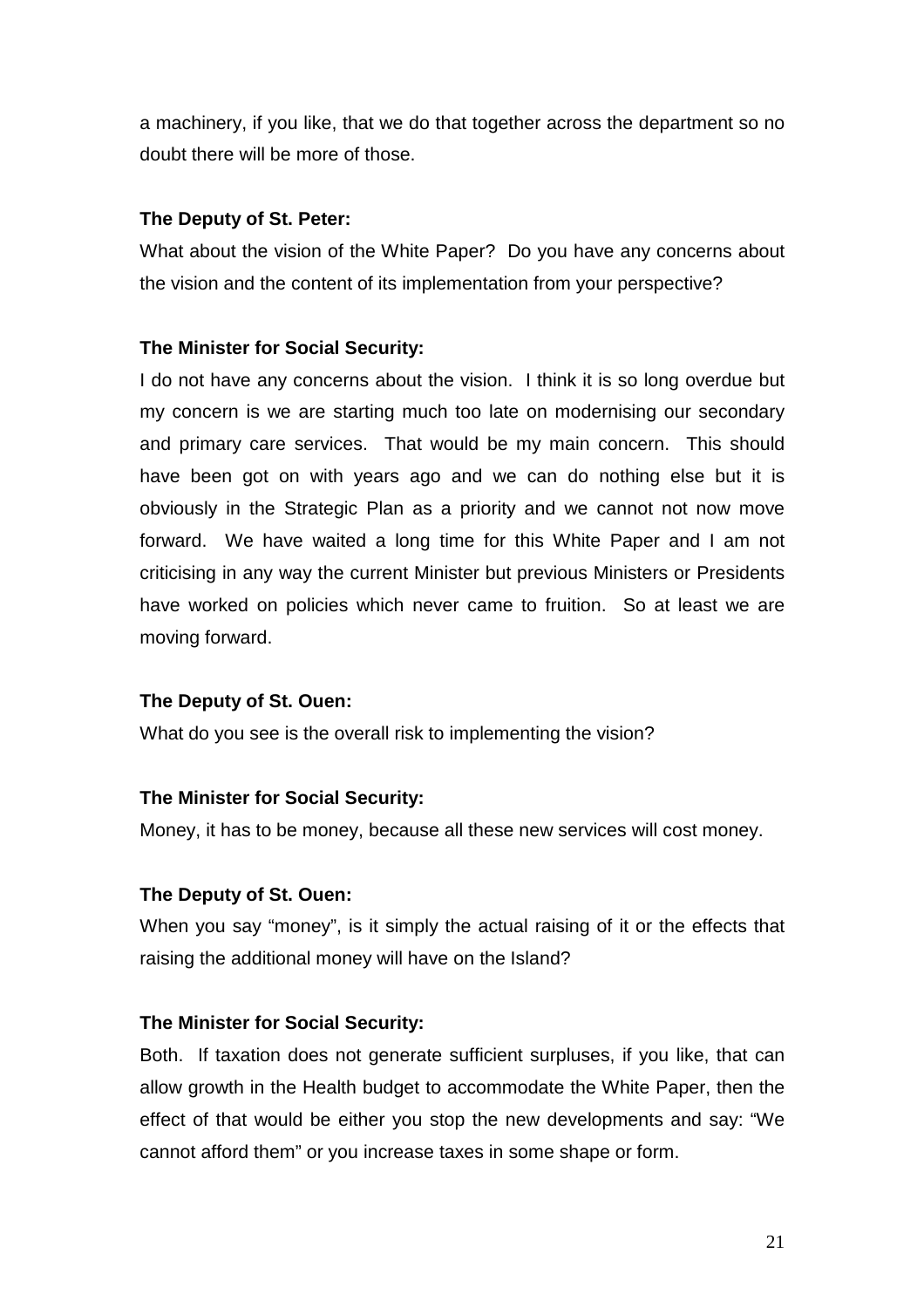## **The Deputy of St. Ouen:**

Can I ask, and this will be the last question I promise you, are the delays in the introduction to long-term care due to the fact that you would be required to consider pressures placed by the Health Department?

## **The Minister for Social Security:**

Not as far as I am concerned, no.

#### **The Deputy of St. Ouen:**

It is simply because …

## **The Minister for Social Security:**

Simply because, as I explained to your panel before, we want to be sure that when we produce our final regulations and orders that they deliver a plan that is fair for both contributors and recipients of the benefit and the main delay at the moment is because we are working with the Tax Department on collection of contributions and as I explained before, the tax year commences on 1st January 2013. We are going to miss the deadline for 2013 so we are aiming for January 2014.

## **The Deputy of St. Ouen:**

Are you planning to use the work of the Tax Department to levy any other additional contributions that you are presently responsible for, apart from longterm care?

## **The Minister for Social Security:**

I can answer that question but I am not sure it is relevant to any White Paper.

## **The Deputy of St. Ouen:**

I think what we are trying to explore is some of the options that have been identified to fund the White Paper and it seems to me that it might be valuable in the work that you are undertaking with the Tax Department now. Maybe it is not, you can confirm or deny, but it might be the case.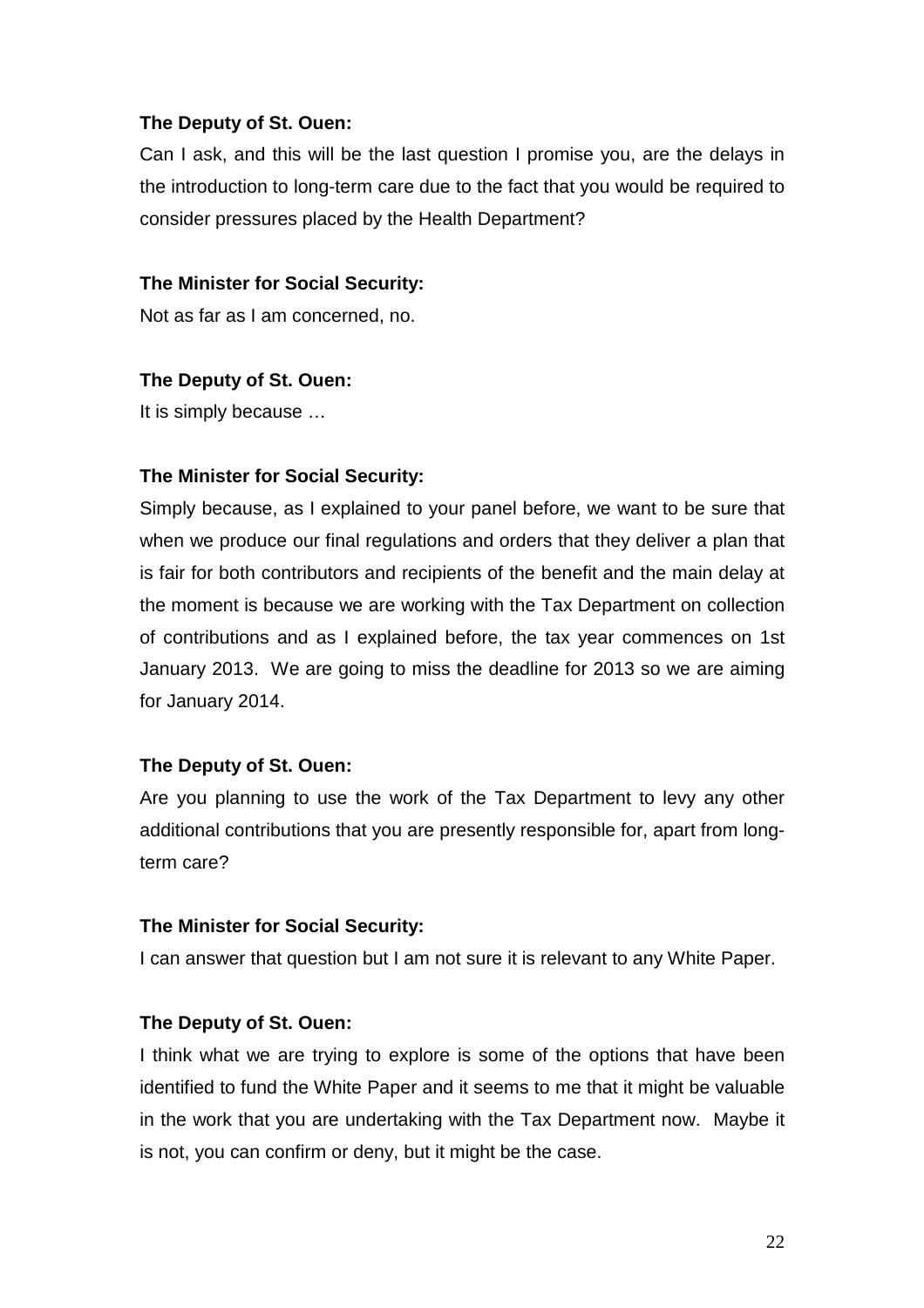Yes the value of the work that we are doing now is that we are starting with a brand new benefit and a brand new fund and therefore working with our colleagues at Tax, we are breaking new ground, shall we say, in the collection of Social Security type contributions through the help of the Tax Department. You will recall that I have told your panel before that one of the benefits of using the Tax Department is that we can look to take contributions on all income that is earned and unearned income for both employees and in our case, because we need to put a levy on pensioners as well who have a higher income, we can do that because we are looking at all income. We cannot do that through the Social Security system. Now if in the future we want to collect our class 1, class 2, even class 3 if we bring in the new class contributions, if this was a very successful model that we developed for longterm care, we could move to doing something similar with the Tax Department to collect those contributions on all income as well. Of course, there would probably be savings in the delivery anyway because it would be one system as opposed to 2 systems. Certainly, the employers would probably like it because they would not have to deal with 2 different returns, et cetera.

## **The Deputy of St. Ouen:**

Because presumably the 2 per cent contribution is simply going to be levied from employees, or is it going to be levied from both employee and employer?

#### **The Minister for Social Security:**

Just on employees.

## **Chief Officer:**

But not only employee, on pensioners.

## **The Minister for Social Security:**

Self-employed.

## **Chief Officer:**

Maybe people who are not employees, but not employer.